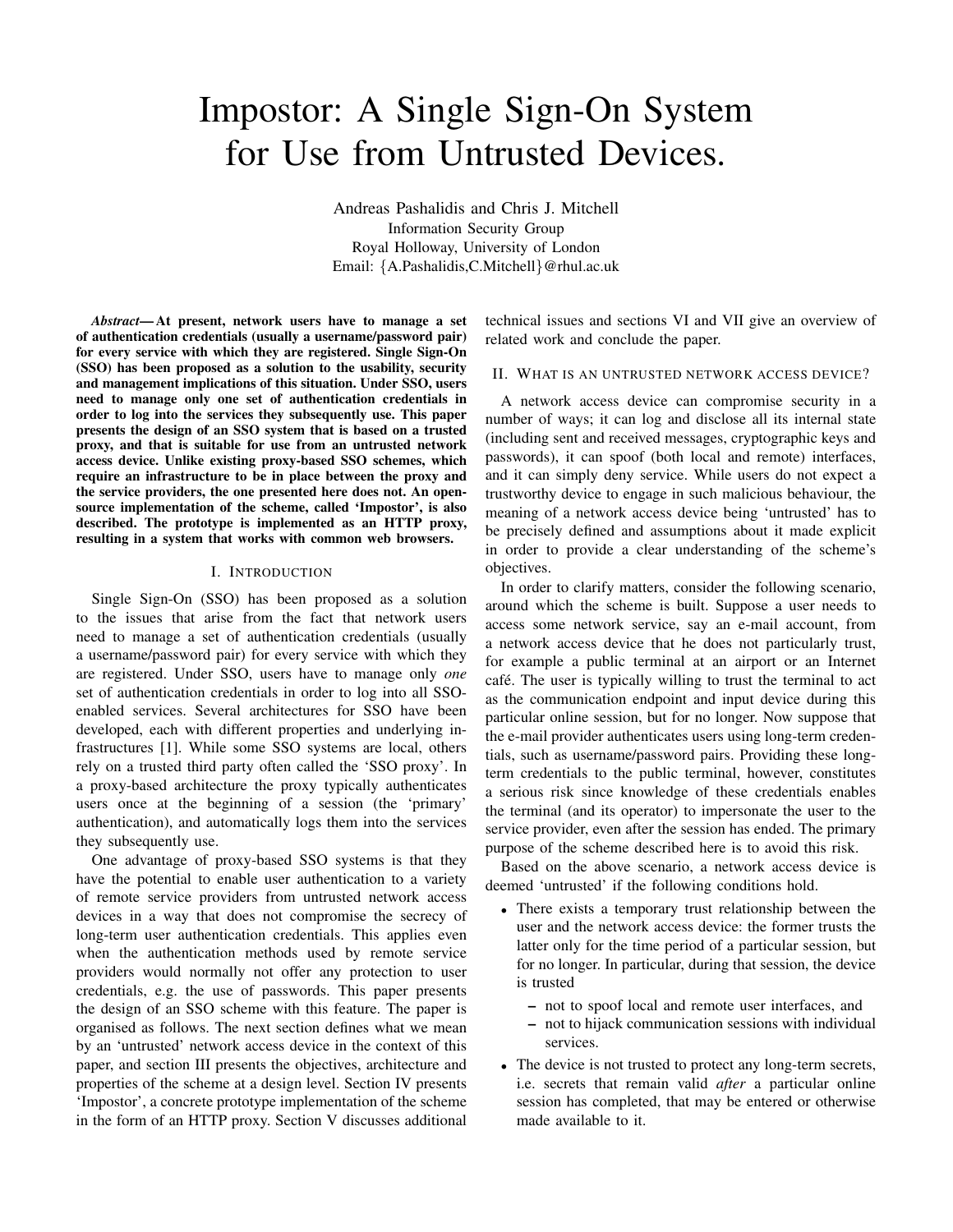Issues that arise if these conditions are relaxed are briefly discussed in section V-A. It is worth noting that the use of secure channels, such as those provided by the Secure Socket Layer (SSL) or the Transport Layer Security (TLS) protocols [2], does not help protect sensitive data from the untrusted device, although a secure channel would offer protection for exchanged data against third party interception and/or manipulation.

# III. DESCRIPTION OF THE SSO SCHEME

This section describes the objectives, the architecture and certain key properties of the SSO scheme at a design level.

#### *A. Objectives*

Methods exist that enable users to authenticate themselves to remote entities without having to disclose long-term secrets to the access device they are using. Examples include challenge/response protocols and one-time passwords, see, for example, [3], and products based on such ideas are widely available. These authentication mechanisms are suitable for use from an untrusted device, but, unfortunately, are rarely used by providers of public network services. The majority of services authenticate users based on a username and password.

Based on these observations, the primary three objectives of the SSO scheme are as follows.

- 1) The scheme should enable users to authenticate themselves from an untrusted network access device (as defined in section II) to remote service providers whose login mechanisms involve long-term secrets (such as passwords), without, however, disclosing these longterm secrets to the access device.
- 2) The scheme should require users to manage only one set of authentication credentials, thereby providing SSO.
- 3) The scheme should be transparent to network service providers; they should not even need to be aware that it is in place.

# *B. Architecture*

The architecture of the scheme is based on a trusted SSO proxy that keeps a copy of the user's long-term authentication credentials in a suitably protected credential database. All network traffic between the untrusted device and the remote service providers is physically routed though that proxy. The information flow that occurs in the event of a user trying to log into a network service is depicted in Figure 1. As shown in that figure, the user's login request to a remote network service provider is recognised and intercepted by the proxy in step 1. In step 2 the proxy authenticates the user using a suitable onetime authentication mechanism, typically including a challenge issued by the proxy (step 2.1) and a response from the user (step 2.2). Assuming successful user authentication, the proxy executes the authentication mechanism used by the network service on behalf of the user in step 3. This would typically involve employing the user's long-term secrets that are stored in the credential database. The secrets, however, never reach the untrusted network access device, as step 3 occurs directly



Fig. 1. Architecture

between the proxy and the remote service provider. Finally, assuming that step 3 completes successfully, the service is provisioned in step 4 and the first objective listed in section III-A is met.

The second objective is met by differentiating between users (in step 2) based on a unique identifier which is decoupled from any particular network service; users have to memorise or otherwise have available only that one identifier and carry out the one-time authentication in order to use the system. Finally, the third objective is met by having the proxy replace the user's network address with its own when forwarding requests to network services. In this way service providers only 'see' the proxy and are therefore not aware of step 2 taking place. Within the various types of SSO scheme, this architecture falls into the category of proxy-based pseudo-SSO schemes [1].

## *C. Properties*

As a proxy-based pseudo-SSO scheme, the system inherits all the properties of that particular class of SSO scheme. In particular, changes in a network service's proprietary authentication interface have to be reflected at the proxy. This means that maintenance costs may be relatively high, especially in a dynamically changing environment. The fact, however, that the proxy is transparent to service providers enables its immediate and cost-effective deployment.

As it is the case with any proxy-based SSO scheme, the proxy constitutes a single point of failure and has to be protected against service denial attacks. Furthermore, its credential database has to be properly protected against illegal access, as it contains long-term secrets that allow impersonation of users to all SSO-enabled network services. However, this is not as severe an assumption as it might seem; in practise the proxy might be implemented on the user's own 'home PC', which would already typically be trusted to store such secrets (e.g. in the form of cookies), and is not likely to be a major target for service denial attacks. In the corporate setting, on the other hand, using proxy chaining and load balancing techniques could offer an acceptable level of resistance against service denial attacks. Furthermore, the credential database could be stored in an encrypted form at a centralised server within a protected area of the intranet.

As a consequence of the proxy's need to intercept all traffic between the user and the rest of the network, no end-to-end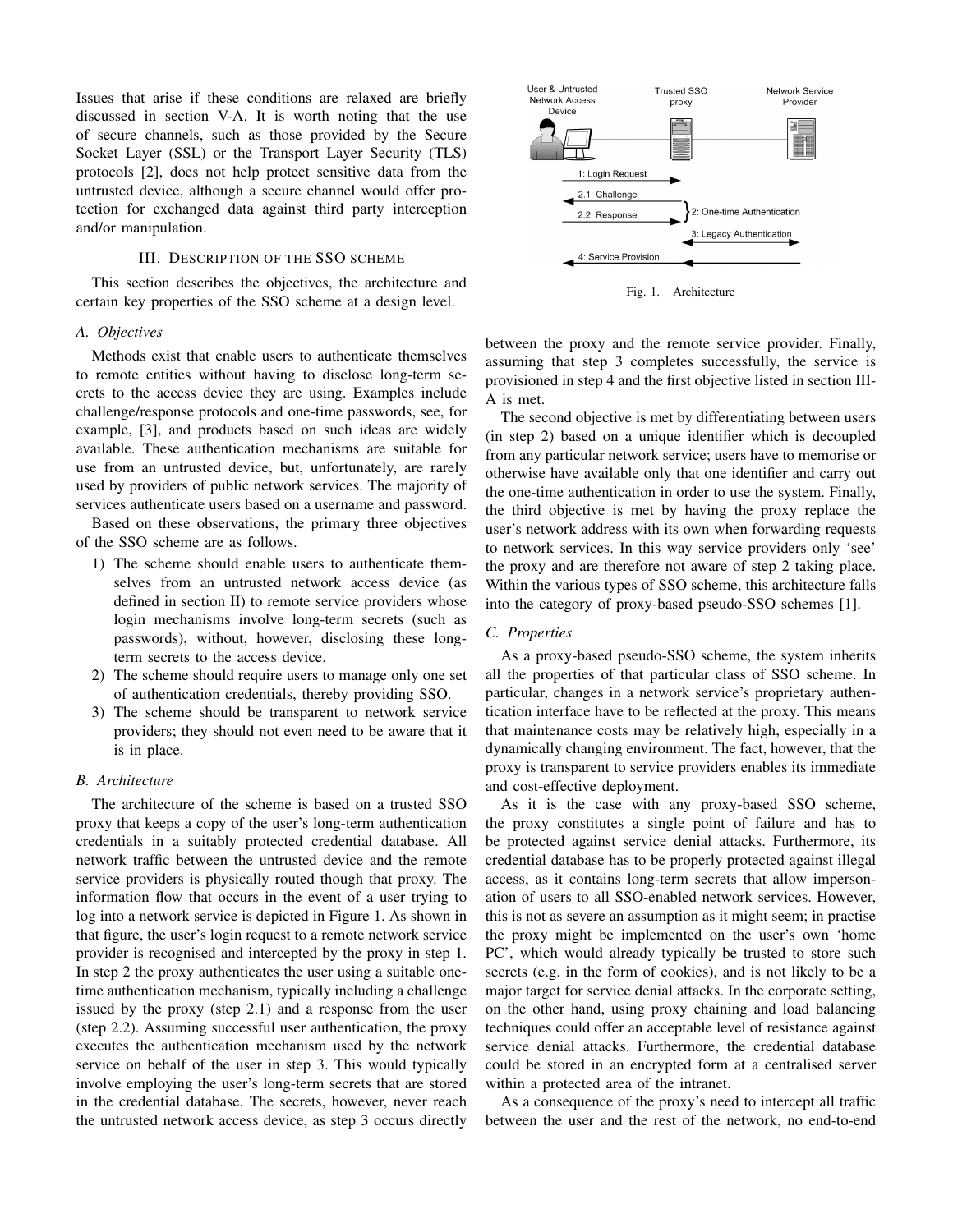secure channels between the untrusted device and any service are allowed; if a secure channel is nevertheless required at the application level, the proxy has to set up two separate secure channels, one with the user and one with the service, such that interception can continue.

#### IV. THE IMPOSTOR PROTOTYPE

This section presents 'Impostor', a proof-of-concept implementation of the SSO architecture described in the previous section. Although the SSO architecture is generic in the sense that it could be used for several network services, such as the File Transfer Protocol [4] or the Simple Mail Transfer Protocol [5], Impostor is realised as an HTTP (web) proxy. Thus, the prototype offers SSO for websites only. It is intended to be started as a continually running process (also known as 'service' or 'dæmon') on a trusted 'SSO server' machine. The implementation was written in Java 1.4 and has been successfully tested with a variety of common web browsers and operating systems, both Unix-based and Windows-based. It is available as an open source project at http://impostor.sf.net.

The core of the software consists of an HTTP proxy, augmented with the SSO functionality described in the previous section; every incoming request to the proxy is analysed (step 1 in Figure 1) and, if it is recognised as a login request for a website for which the proxy has been equipped with user authentication credentials, the proxy presents the user with a (customisable) login web-page that contains a freshly generated challenge, and asks the user to provide his/her unique identifier and a response (step 2). If the identifier is valid and the response matches the challenge<sup>1</sup>, the user's longterm credentials for the website in question are filled into the initial HTTP request from the user, which is then forwarded to the website (step 3). Otherwise, an error page is returned. If an incoming request is not recognised as a login request the proxy simply forwards it to the website.

If, at any stage, an SSL/TLS channel is required (via the HTTPS scheme), the proxy sets up two separate channels: one with the website and one with the user browser. The certificate the proxy uses to setup the browser-side SSL/TLS connection does not, of course, match the website's certificate, but, fortunately, this does not disrupt the service as browsers typically offer the option to accept 'unknown' certificates via a simple yes/no dialogue<sup>2</sup>. Moreover, users should expect this, as they will certainly know that Impostor is being used, and will also know the web page via which the proxy is operating.

Impostor offers an additional privacy protection service by passing every web page to a method that may filter its content, before sending it back to the browser. In this way it is possible to prevent personal information, such as a user's address or credit card details, ever reaching the untrusted device. It is

worth emphasising that this filtering service is not disrupted in the presence of an SSL/TLS channel.

The software is designed in a modular fashion, such that it is easy to extend or replace individual components without affecting the functionality of unrelated components. In Java terminology, the core proxy dæmon classes form a *package* that 'talks', via well-defined APIs (i.e. Java interfaces), to the supporting components (i.e. classes) that are responsible for (1) recognising and 'filling in' HTTP requests for websites, (2) performing the one-time authentication mechanism, (3) managing the credential database, and (4) performing content filtering. In other words, the proxy dæmon is logically decoupled from these four components; it does not directly implement their functionality. Thus, separate *implementations* of these interfaces need to be provided in order to make Impostor work. The interfaces, along with their current implementations, are briefly introduced in the remainder of this section.

# *A. The RequestRecognizer interface*

The RequestRecognizer interface provides access to the methods supporting the identification and processing of user login requests to websites. Every incoming HTTP request is passed to a method (called init) of this interface. If the implementation recognises it as a login request to a website (step 1 in Figure 1), the proxy is informed (via the isRecognized method) and invokes the SSO protocol, as explained above. The implementation of this interface must also provide a method that 'fills in' user credentials (i.e. usernames and passwords) into the request. The proxy calls this method (fillInUsernameAndPassword) after successful one-time user authentication (step 2) in order to perform the service-specific legacy authentication (step 3). If an incoming request is not recognised as a login request the proxy simply forwards it to the website.

The current implementation recognises and 'fills in' login requests for three web-based email providers, namely two well-known public providers and a university service.

# *B. The ChallengeResponseManager interface*

The proxy uses an implementation of the ChallengeResponseManager interface in order to perform the one-time user authentication; the interface provides methods for issuing a new challenge (getNewChallenge), determining whether or not a given user identifier is valid (isValidIdentifier), and verifying a given response to a previously issued challenge (verifyResponse).

The challenge/response mechanism of the current implementation requires users to share a passphrase (at least eight characters) with the proxy server. The challenge consists of the proxy asking the user to provide three randomly chosen characters from his passphrase (e.g. the second, fifth and last). If the user fails to provide the correct response, the server keeps asking for the same set of characters until either the correct response is given, or a maximum number (e.g. five) of failures has been recorded. In the latter case, the user's account at the proxy is disabled. This challenge/response mechanism

<sup>&</sup>lt;sup>1</sup>The proxy rejects replays of previously accepted responses and responses that are received after a specified timeout period.

 $2$ The situation is fortunate in the context of an untrusted network access device and the SSO scheme of this paper; in other scenarios it is certainly a weakness [6].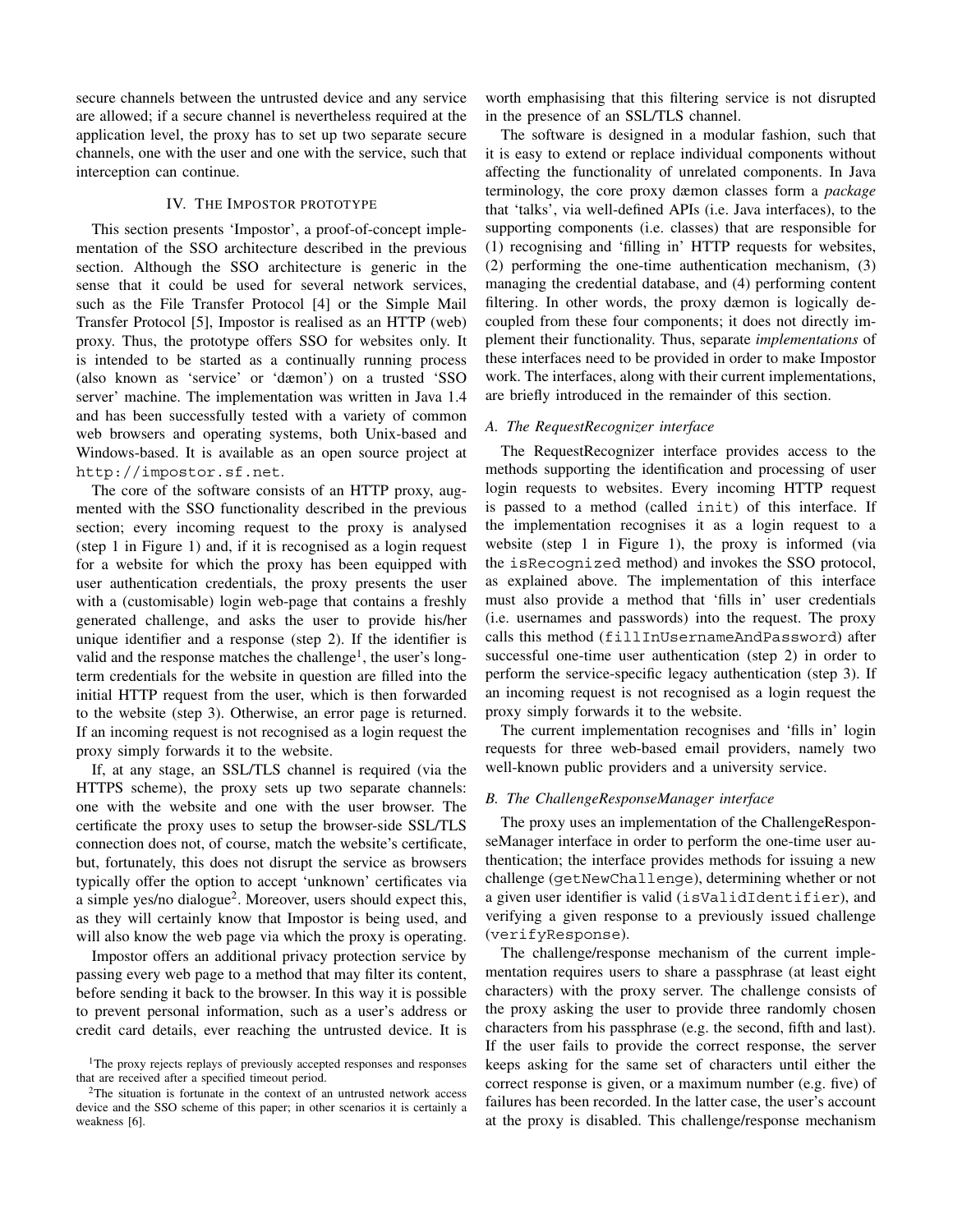could be, in principle, easily replaced with any mechanism such as one of those mentioned in section III-A.

#### *C. The UserManager interface*

The UserManager interface defines the API used by the proxy dæmon to interact with the credential database management component. The implementation must provide the functionality of mapping proxy users to their websitespecific authentication credentials. In particular, methods must be provided that retrieve the website-specific usernames (getUsernameForIdentifier) and passwords (getPasswordForIdentifier) for any valid proxy user identifier/SSO-enabled website combination.

The current implementation uses a simple, text-based credential database, but it could be replaced by arbitrarily complex installations.

# *D. The ContentFilter interface*

The ContentFilter interface provides methods used to support the privacy protection service mentioned above. These methods filter HTTP headers (filterHTTPHeaders) and web pages (filterWebPageLine) before the proxy forwards them to the browser; the implementation looks for any kind of information that should not be sent to the untrusted network access device and substitutes it with a neutral (or empty) string.

The current implementation looks for a set of strings specified by the administrator. If any of these 'sensitive' strings is found, it is replaced by a string that is chosen randomly from a set of substitution strings for the particular sensitive one. This fairly basic (but nevertheless effective) filtering mechanism could be replaced with a more sophisticated content filtering technique.

# V. OTHER ISSUES

### *A. Relaxing the assumptions*

As explained in section II, the untrusted network access device is assumed not to spoof user interfaces or to hijack communication sessions with individual services. This section briefly examines the implications of relaxing these assumptions.

If the untrusted device spoofs the user interface then there is no assurance that users are communicating with the entities they believe they are communicating with, even in the absence of external attacks. This is because authenticating a remote entity requires some kind of interface informing the user whether or not authentication was successful. If this interface is provided by a trusted device, such as a trusted smartcard reader, authentication of services (including the SSO proxy) could be supported in this untrusted environment. The value of such an authentication, however, is undermined in the presence of session hijacking. If the untrusted device hijacks the user's session (either on its own or colluding with another entity) it can effectively abuse the user's authentication status at any service. This renders any authentication mechanism (unilateral or mutual) between user and services useless, even if it results in a key that is supposed to cryptographically protect subsequent communications (as it is the case with SSL/TLS channels).

It is clear that, if the untrusted device spoofs its interfaces or hijacks the communication sessions with individual services, the user's entire online session is compromised. A network access device that engages in such malicious behaviour is not addressed by the SSO scheme described here. It is nevertheless worth noting that, even in the presence of interface spoofing and session hijacking, users of the scheme described here do not have to disclose long-term secrets to the untrusted device; as long as those secrets are not disclosed by other sources, only the current session is compromised.

#### *B. Some technicalities*

This section documents some technical issues that arose during the implementation of the SSO proxy.

*1) Setting up Impostor:* As explained in section IV above, the Impostor prototype is independent of its supporting components. Therefore, 'setting up' the system mainly involves setting up the components responsible for the one-time user authentication mechanism and the credential database management, i.e. populating them with the user's Impostor and website-specific authentication credentials. It is also necessary to generate the asymmetric keypair (and a corresponding public key certificate) that Impostor will use when setting up browser-side SSL/TLS connections. Finally, the Impostor login webpage and error page have to be designed according to some simple guidelines that allow the proxy to dynamically insert challenge values (and other details) at runtime.

*2) HTTP Authentication:* In [7] the "HTTP Authentication" method is specified that is often used by websites and web proxies to authenticate users. Although there is provision for a challenge/response mechanism with the one-time property (called 'Digest Access Authentication'), it involves users typing their usernames and passwords into the access device. Thus, during user-to-proxy authentication (step 2 in Figure 1), a standard web form is used to acquire the user's identifier and response.

In order to authenticate users to websites (step 3), on the other hand, the SSO proxy can perform the HTTP Authentication protocol as long as the RequestRecognizer component supports it. (In fact, the university web-based email service mentioned in section IV-A uses HTTP Authentication.)

*3) The use of cookies:* The web proxy does not, by default, interfere with the cookies that individual services may store in the browser. It is possible, however, to filter out cookies using the content filtering facility described above. The proxy itself does not save cookies in the browser.

*4) Persistence of connections:* The proxy does not currently support persistent connections; every incoming HTTP request is processed independently of others. This has a number of side effects: on the one hand, the user has to re-authenticate every time the proxy is asked to provide long-term credentials; this reduces the exposure to session hijacking. On the other hand, the performance is degraded in certain circumstances.